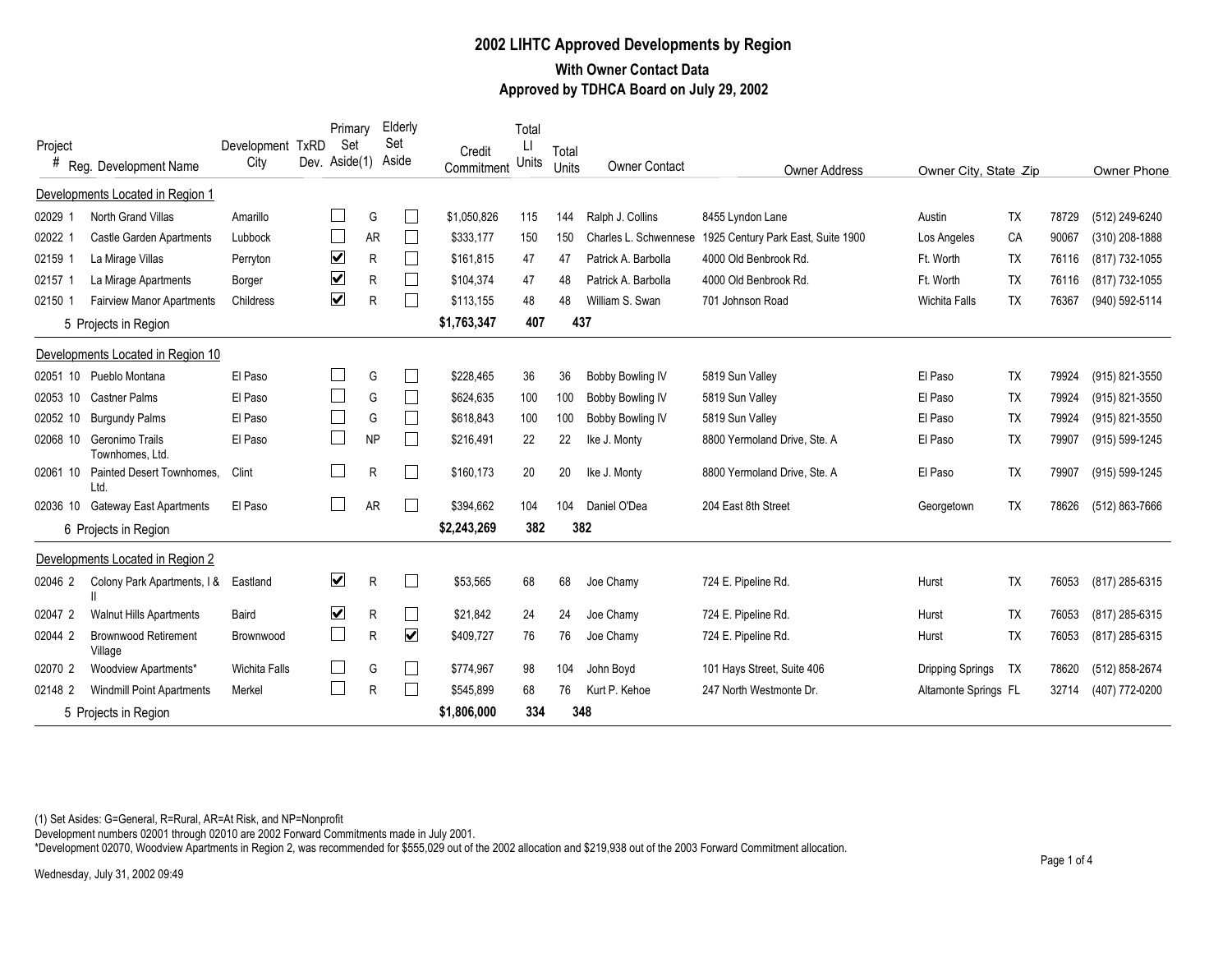| Project               |                                             | Development TxRD | Primary<br>Set          |              | Elderly<br>Set          |                      | Total<br>П |                |                        |                                      |                       |           |       |                |
|-----------------------|---------------------------------------------|------------------|-------------------------|--------------|-------------------------|----------------------|------------|----------------|------------------------|--------------------------------------|-----------------------|-----------|-------|----------------|
| #                     | Reg. Development Name                       | City             | Dev. Aside(1)           |              | Aside                   | Credit<br>Commitment | Units      | Total<br>Units | <b>Owner Contact</b>   | <b>Owner Address</b>                 | Owner City, State Zip |           |       | Owner Phone    |
|                       | Developments Located in Region 3            |                  |                         |              |                         |                      |            |                |                        |                                      |                       |           |       |                |
| 02149 3               | <b>Madison Point Apartments</b>             | Dallas           |                         | G            |                         | \$1,053,119          | 140        | 176            | Kurt P. Kehoe          | 247 North Westmonte Dr.              | Altamonte Springs FL  |           | 32714 | (407) 772-0200 |
| 02083 3               | Villas of Lancaster                         | Lancaster        |                         | G            | $\overline{\mathbf{v}}$ | \$679,272            | 142        | 144            | Deborah A. Griffin     | 5757 W. Lovers Lane, Ste. 360        | Dallas                | TX        | 75209 | (214) 350-8822 |
| 02034 3               | <b>Terrell Senior Terraces,</b><br>Phase II | Terrell          |                         | <b>NP</b>    | $\overline{\mathbf{v}}$ | \$781,495            | 144        | 180            | <b>Barry Halla</b>     | 800 West Airport Freeway, Suite 1100 | Irving                | <b>TX</b> | 75062 | (480) 837-3000 |
| 02097 3               | <b>Park Manor Apartments</b>                | Waxahachie       |                         | <b>AR</b>    |                         | \$288.644            | 60         | 60             | Diana McIver           | 5121 Bee Caves Road                  | Austin                | <b>TX</b> | 78746 | (512) 328-3232 |
| 02091 3               | <b>Riverwalk Townhomes</b>                  | Stephenville     |                         | R            |                         | \$544,106            | 76         | 76             | R.J. Collins           | 8455 Lyndon Lane                     | Austin                | <b>TX</b> | 78729 | (512) 249-6240 |
| 02021 3               | <b>Continental Terrace</b><br>Apartments    | Fort Worth       | ப                       | <b>AR</b>    |                         | \$425,426            | 200        | 200            | Charles L. Schwennese  | 1925 Century Park East, Suite 1900   | Los Angeles           | CA        | 90067 | (310) 208-1888 |
| 02158 3               | <b>Briarwood Apartments</b>                 | Kaufman          | $\overline{\mathbf{v}}$ | $\mathsf{R}$ |                         | \$151,278            | 47         | 47             | Patrick A. Barbolla    | 4000 Old Benbrook Rd.                | Ft. Worth             | <b>TX</b> | 76116 | (817) 732-1055 |
| 02008 3               | <b>Prairie Commons</b>                      | Dallas           |                         | G            | $\Box$                  | \$378,365            | 54         | 72             | Diana McIver           | 5121 Bee Caves Road                  | Austin                | Tx        | 78746 | (512) 328-3232 |
| 02006 3               | <b>Roseland Estates</b>                     | Dallas           |                         | <b>NP</b>    |                         | \$638,488            | 108        | 138            | Mattye Jones           |                                      |                       |           |       |                |
| 02002 3               | Cedar Hill Gardens                          | Cedar Hill       | $\mathcal{L}$           | G            | $\overline{\mathbf{v}}$ | \$385,791            | 79         | 132            | <b>Brian Potashnik</b> |                                      |                       |           |       |                |
| 10 Projects in Region |                                             |                  |                         |              | \$5,325,984             | 1,050                | 1,225      |                |                        |                                      |                       |           |       |                |
|                       | Developments Located in Region 4            |                  |                         |              |                         |                      |            |                |                        |                                      |                       |           |       |                |
| 02045 4               | Paris Retirement Village                    | Paris            |                         | R            | $\overline{\mathbf{v}}$ | \$373.692            | 68         | 76             | Joe Chamy              | 724 E. Pipeline Rd.                  | Hurst                 | <b>TX</b> | 76053 | (817) 285-6315 |
| 02030 4               | Ray's Pointe                                | Texarkana        |                         | G            |                         | \$1,047,330          | 115        | 144            | Michael Hartman        | 585 N. Courtenay Pkwy. Ste. 101      | Merritt Island        | <b>FL</b> | 32953 | (321) 453-2932 |
| 02110 4               | Northside Apartments                        | Tyler            |                         | G            | $\Box$                  | \$744,356            | 95         | 96             | Jeffery Spicer         | 4300 Marsh Landing Blvd., Ste. 101   | Jacksonville Beach FL |           | 32250 | (904) 280-1000 |
| 020714                | Panola Apartments                           | Carthage         | ☑                       | R            |                         | \$61.052             | 32         | 32             | Thomas Frye            | 907 Polk St.                         | Mansfield             | LA        | 71052 | (318) 872-0256 |
| 02156 4               | <b>Town North Apartments</b>                | Texarkana        |                         | <b>AR</b>    |                         | \$275.871            | 100        | 100            | Daniel F. O'Dea        | 204 East 8th Street                  | Georgetown            | <b>TX</b> | 78626 | (512) 863-7666 |
| 02072 4               | Jacksonville Square<br>Apartments           | Jacksonville     | $\overline{\mathbf{v}}$ | R            |                         | \$86,940             | 44         | 44             | Thomas Frye            | 907 Polk St.                         | Mansfield             | LA        | 71052 | (318) 872-0256 |
|                       | 6 Projects in Region                        |                  |                         |              |                         | \$2,589,241          | 454        |                | 492                    |                                      |                       |           |       |                |
|                       | Developments Located in Region 5            |                  |                         |              |                         |                      |            |                |                        |                                      |                       |           |       |                |
| 02174 5               | Gateway Village Seniors                     | Beaumont         |                         | G            | $\blacktriangledown$    | \$719,168            | 110        | 116            | David Hendricks        | 31626 Huffsmith Dobbin Rd.           | Magnolia              | <b>TX</b> | 77354 | (281) 580-1247 |
| 02112 5               | <b>Cardinal Village</b>                     | Nacogdoches      | $\mathbf{L}$            | G            |                         | \$762,000            | 95         | 96             | Jeffery Spicer         | 4300 Marsh Landing Blvd., Ste. 101   | Jacksonville Beach FL |           | 32250 | (904) 280-1000 |
| 02175 5               | Creekside Estates, Phase II                 | Lufkin           |                         | R            |                         | \$473,198            | 60         | 60             | Carol C. Moore         | P.O. Box 154432                      | Lufkin                | <b>TX</b> | 75915 | (936) 699-2960 |
|                       | 3 Projects in Region                        |                  |                         |              |                         | \$1,954,366          | 265        |                | 272                    |                                      |                       |           |       |                |

(1) Set Asides: G=General, R=Rural, AR=At Risk, and NP=Nonprofit

Development numbers 02001 through 02010 are 2002 Forward Commitments made in July 2001.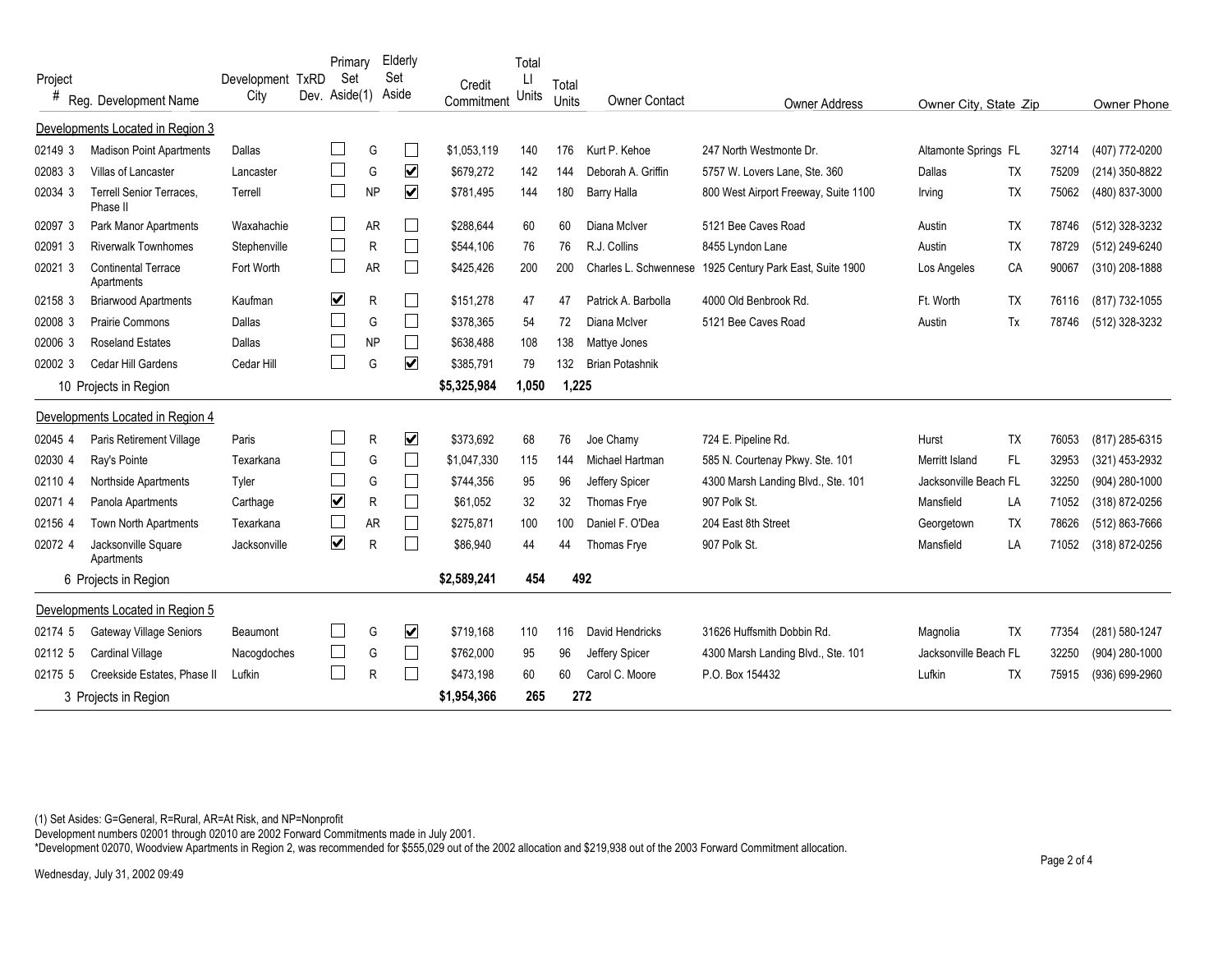| Project               |                                                                     | Development TxRD |  | Primary<br>Set<br>Dev. Aside(1) |           | Elderly<br>Set<br>Aside | Credit      | Total | Total |                       |                                    |                       |           |       |                |
|-----------------------|---------------------------------------------------------------------|------------------|--|---------------------------------|-----------|-------------------------|-------------|-------|-------|-----------------------|------------------------------------|-----------------------|-----------|-------|----------------|
| #                     | Reg. Development Name                                               | City             |  |                                 |           |                         | Commitment  | Units | Units | <b>Owner Contact</b>  | <b>Owner Address</b>               | Owner City, State Zip |           |       | Owner Phone    |
|                       | Developments Located in Region 6                                    |                  |  |                                 |           |                         |             |       |       |                       |                                    |                       |           |       |                |
| 02147 6               | <b>Heatherbrook Apartments</b>                                      | Houston          |  |                                 | G         | $\Box$                  | \$1,084,340 | 140   | 176   | Joseph Kemp           | 1818 Cedardale Rd.                 | Lancaster             | <b>TX</b> | 75134 | (972) 224-1096 |
| 02119 6               | Lovett Manor                                                        | Houston          |  |                                 | G         | $\overline{\mathbf{v}}$ | \$1,085,628 | 158   | 198   | H. Elizabeth Young    | 1177 W. Loop South                 | Houston               | <b>TX</b> | 77027 | (713) 626-1400 |
| 02099 6               | Sunrise Village Apartments                                          | Houston          |  |                                 | <b>NP</b> | $\Box$                  | \$616,304   | 72    | 80    | <b>Thomas Scott</b>   | 11490 Westheimer, Suite 550        | Houston               | <b>TX</b> | 77077 | (713) 785-1005 |
| 02080 6               | <b>Fallbrook Ranch Apartments</b>                                   | Houston          |  |                                 | G         | ⊔                       | \$936,382   | 156   | 196   | W. Barry Kahn         | 1177 W. Loop South, Ste. 1475      | Houston               | <b>TX</b> | 77027 | (713) 871-0063 |
| 02120 6               | <b>Humble Memorial Gardens</b>                                      | Humble           |  |                                 | <b>NP</b> | $\overline{\mathbf{v}}$ | \$366,177   | 71    | 75    | David Muguerza        | 2020 Rocky Falls                   | Richmond              | <b>TX</b> | 77469 | (281) 342-5252 |
| 02151 6               | Windsor Gardens Apartments South Houston                            |                  |  | L                               | <b>NP</b> | $\Box$                  | \$968,058   | 153   | 192   | Chelsea Muhammad      | 6363 Woodway, Ste. 320             | Houston               | <b>TX</b> | 77082 | (713) 847-7716 |
| 02020 6               | Kings Row Apartments                                                | Houston          |  |                                 | <b>AR</b> | $\Box$                  | \$466,434   | 180   | 180   | Charles L. Schwennese | 1925 Century Park East, Suite 1900 | Los Angeles           | CA        | 90067 | (310) 208-1888 |
| 02019 6               | Yale Village Apartments                                             | Houston          |  |                                 | <b>AR</b> | $\Box$                  | \$374,963   | 250   | 250   | Charles L. Schwennese | 1925 Century Park East, Suite 1900 | Los Angeles           | CA        | 90067 | (310) 208-1888 |
| 02161 6               | <b>Bayou Bend Apartments</b>                                        | Waller           |  | $\blacktriangledown$            | R         |                         | \$96,390    | 56    | 56    | James W. Fieser       | 26735 Stockdick School Road        | Katy                  | <b>TX</b> | 77493 | (281) 371-0998 |
| 02163 6               | <b>Cedar Cove Apartments</b>                                        | Sealy            |  | $\blacktriangledown$            | R         |                         | \$93.636    | 54    | 54    | James W. Fieser       | 26735 Stockdick School Road        | Katy                  | <b>TX</b> | 77493 | (281) 371-0998 |
| 02162 6               | <b>Willowchase Apartments</b>                                       | Hempstead        |  | ☑                               | R         | $\Box$                  | \$91,616    | 57    | 57    | James W. Fieser       | 26735 Stockdick School Road        | Katy                  | <b>TX</b> | 77493 | (281) 371-0998 |
| 02160 6               | <b>Green Manor Apartments</b>                                       | Hempstead        |  | ☑                               | R         | $\Box$                  | \$63,915    | 40    | 40    | James W. Fieser       | 26735 Stockdick School Road        | Katy                  | TΧ        | 77493 | (281) 371-0998 |
| 02010 6               | Champion Forest Apartments Houston                                  |                  |  | $\Box$                          | G         |                         | \$610,346   | 115   | 192   | Roger Bowler          |                                    |                       |           |       |                |
| 13 Projects in Region |                                                                     |                  |  |                                 |           |                         | \$6,854,189 | 1,502 | 1,746 |                       |                                    |                       |           |       |                |
|                       | Developments Located in Region 7                                    |                  |  |                                 |           |                         |             |       |       |                       |                                    |                       |           |       |                |
| 02073 7               | Pleasant Valley Courtyards                                          | Austin           |  |                                 | G         |                         | \$1.027.062 | 130   | 163   | Carlos Herrera        | 9046 Dunmore St.                   | Dallas                | <b>TX</b> | 75321 | (214) 850-3202 |
| 02042 7               | Saddle Creek Apartments at<br>Kyle, FKA, Steeplechase<br>Apartments | Kyle             |  |                                 | G         | ⊔                       | \$448,615   | 80    | 104   | Laura Musemeche       | 1013 Van Buren St.                 | Houston               | <b>TX</b> | 77019 | (713) 522-4141 |
| 02027 7               | <b>Creekside Townhomes</b>                                          | <b>Burnet</b>    |  |                                 | R         | $\Box$                  | \$369,601   | 54    | 60    | Dennis Hoover         | 209 South West St.                 | <b>Burnet</b>         | <b>TX</b> | 78611 | (512) 756-6809 |
| 02004 7               | <b>Williams Trace Apartments</b>                                    | Cameron          |  |                                 | <b>NP</b> | $\Box$                  | \$355.436   | 68    | 68    | Michael Lankford      |                                    |                       |           |       |                |
| 02005 7               | <b>Brenham Oaks Apartments</b>                                      | Brenham          |  |                                 | R         |                         | \$441,453   | 76    | 76    | Samuel Tijerina       | 4139 Gardendale, #104              | San Antonio           | <b>TX</b> | 78229 | (210) 375-2100 |
| 02001                 | <b>Crescent Village</b>                                             | Elgin            |  |                                 | R         |                         | \$356,005   | 57    | 76    | <b>Rick Devoe</b>     |                                    |                       |           |       |                |
| 6 Projects in Region  |                                                                     |                  |  |                                 |           |                         | \$2,998,172 | 465   | 547   |                       |                                    |                       |           |       |                |

(1) Set Asides: G=General, R=Rural, AR=At Risk, and NP=Nonprofit

Development numbers 02001 through 02010 are 2002 Forward Commitments made in July 2001.